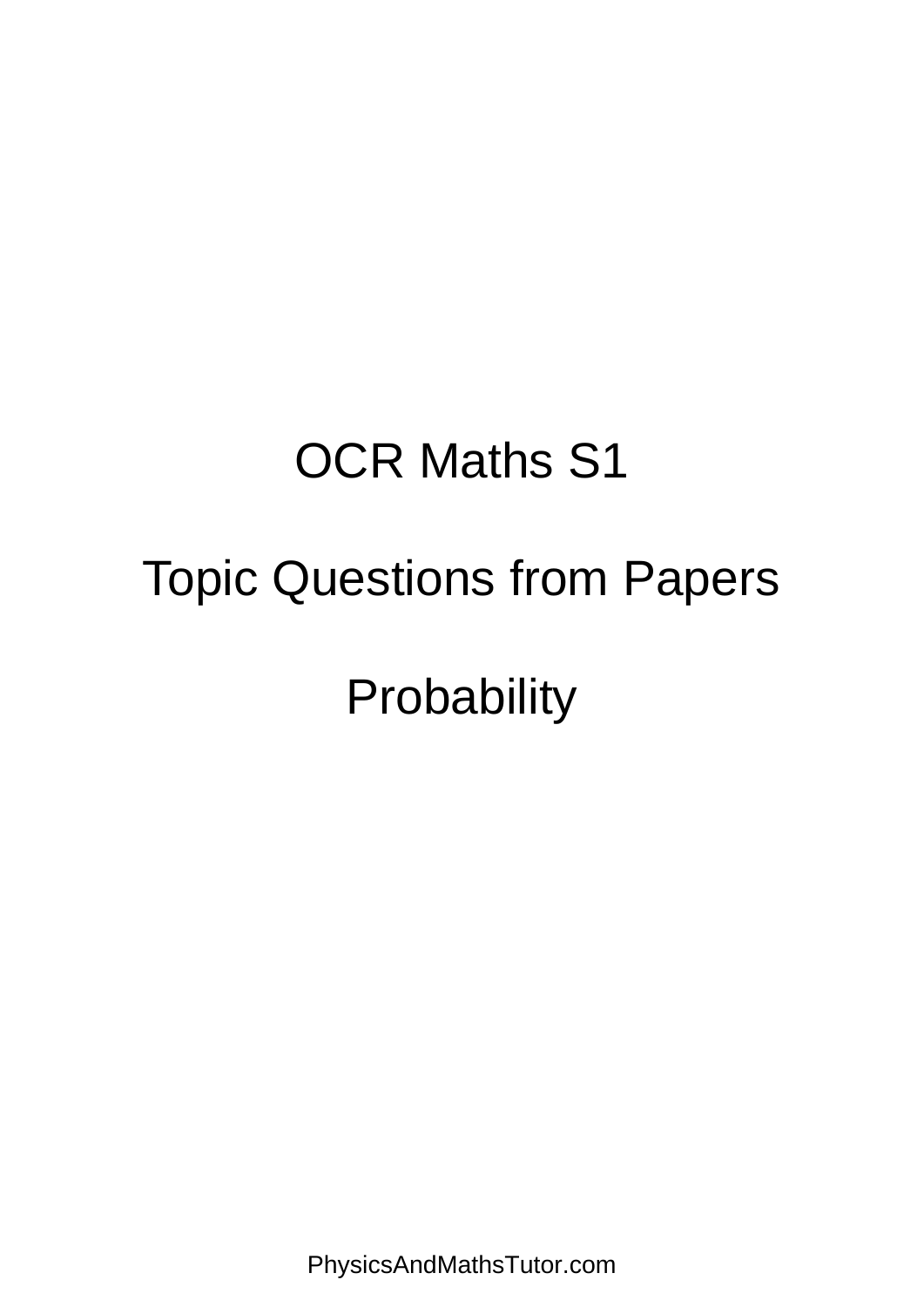- Louise and Marie play a series of tennis matches. It is given that, in any match, the probability that Louise wins the first two sets is  $\frac{3}{8}$ . **1**
	- **(i)** Find the probability that, in 5 randomly chosen matches, Louise wins the first two sets in exactly 2 of the matches. [3] physicsandmathstutor.com

It is also given that Louise and Marie are equally likely to win the first set. **2**

- (ii) Show that P(Louise wins the second set, given that she won the first set) =  $\frac{3}{4}$ . [2] **11** Show that  $P(I \text{ quite wins the second set given that she won the first set) - \frac{3}{2}$  [2]  $f(x)$  bhow that  $f(x)$ 
	- (iii) The probability that Marie wins the first two sets is  $\frac{1}{3}$ . Find  $\frac{1}{3}$  :  $\frac{1}{2}$  :  $\frac{1}{2}$  :  $\frac{1}{2}$

P(Marie wins the second set, given that she won the first set). [2]

*(Q6, Jan 2005)*

**2** A bag contains 5 black discs and 3 red discs. A disc is selected at random from the bag. If it is red it is replaced in the bag. If it is black, it is not replaced. A second disc is now selected at random from the bag. **2**

Find the probability that

|                                                                    | (Q2, June 2006) |
|--------------------------------------------------------------------|-----------------|
| (iii) the two discs are of different colours.                      |                 |
| (ii) the second disc is black,                                     |                 |
| (i) the second disc is black, given that the first disc was black, |                 |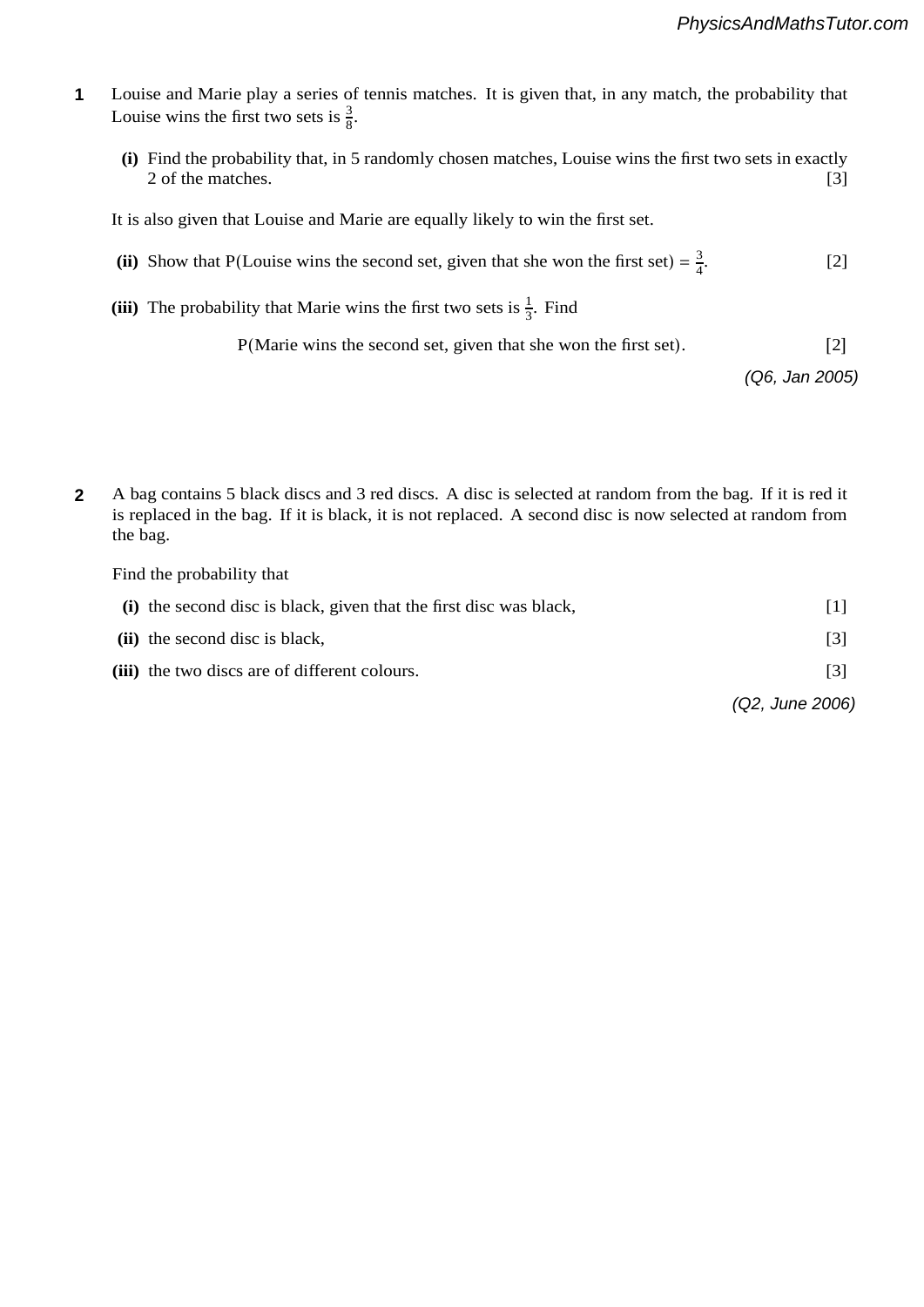- **7** A bag contains three 1p coins and seven 2p coins. Coins are removed at random one at a time, **without** replacement, until the total value of the coins removed is **at least** 3p. Then no more coins are removed. **3**
	- **(i)** Copy and complete the probability tree diagram. [5]

First coin

physicsandmathstutor.com



Find the probability that

- **(ii)** exactly two coins are removed, [3] Calculate Spearman's rank correlation coefficient, *r*
- $(iii)$  the total value of the coins removed is 4p.  $[3]$

*(Q7, Jan 2007)* of 15? [2]

- **4** A bag contains 6 white discs and 4 blue discs. Discs are removed at random, one at a time, **without** replacement. **4**
	- **(i)** Find the probability that

| (a) the second disc is blue, given that the first disc was blue, |  |
|------------------------------------------------------------------|--|
| <b>(b)</b> the second disc is blue,                              |  |

- **(c)** the third disc is blue, given that the first disc was blue. [3]
- **(ii)** The random variable *X* is the number of discs which are removed up to and including the first blue disc. State whether the variable *X* has a geometric distribution. Explain your answer briefly.

[1]

*(Q4, June 2007)*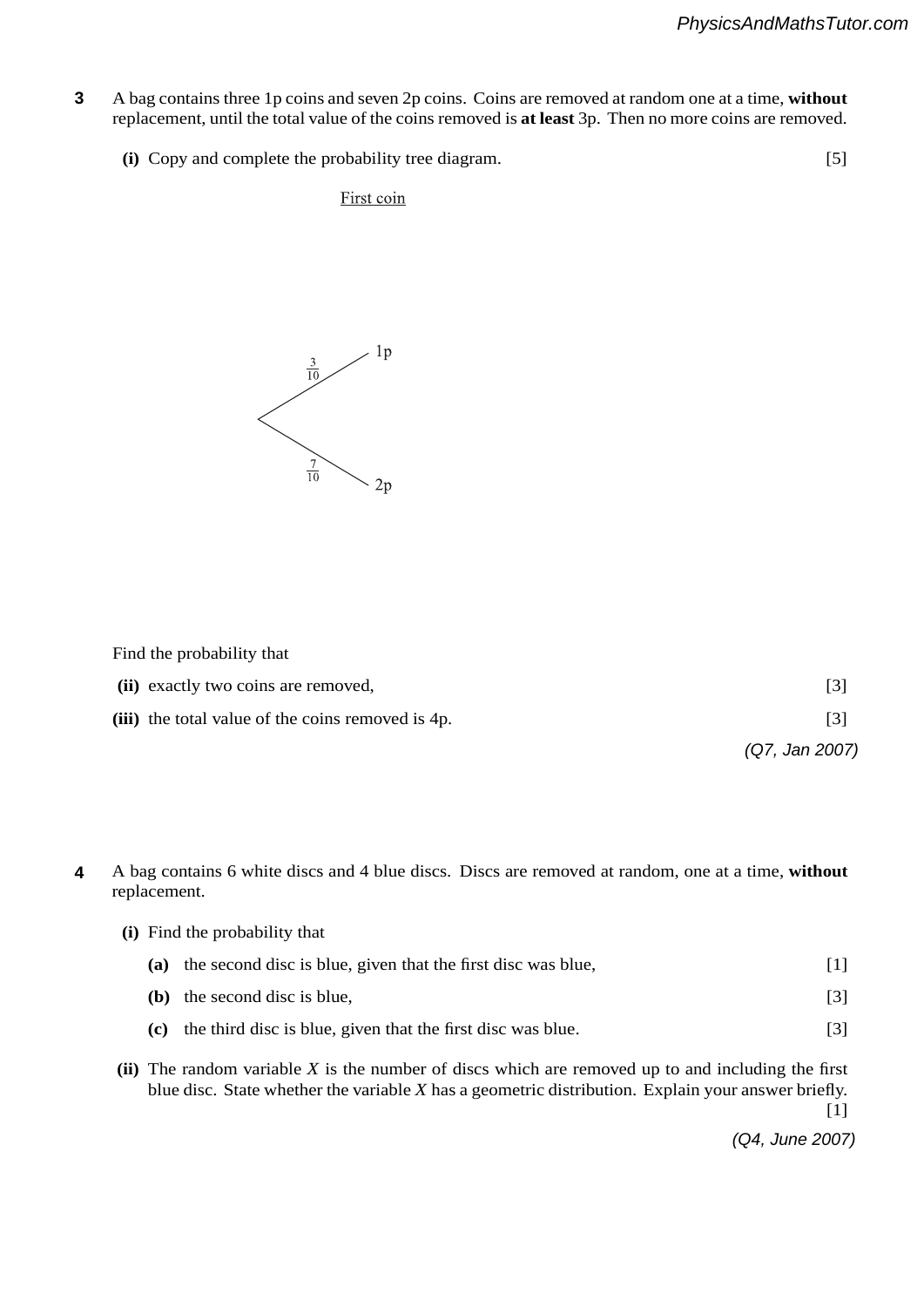- **5** (i) A biased coin is thrown twice. The probability that it shows heads both times is 0.04. Find the probability that it shows tails both times. [3] **5**
	- (ii) Another coin is biased so that physics and math stute how the ads on any throw is  $p$ . The probability that the coin shows heads exactly once in two throws is  $0.42$ . Find the two possible values of  $p$ . **5**

**(iii)** All the values of *x* are now multiplied by a scaling factor of 2. State the new values of *r* and *rs*.

minor faults. These are classed as 'seconds'. Plates are stored in batches of 12. The number of 12. The number of 12. The number of 12. The number of 12. The number of 12. The number of 12. The number of 12. The number of

. Find

[5]

*(Q8, June 2007)* [2]  $7$   $\sqrt{28}$ , June 2007  $\sqrt{28}$ 

**6** A supermarket has a large stock of eggs. 40% of the stock are from a firm called Eggzact. 12% of the stock are brown eggs from Eggzact. **6**

An egg is chosen at random from the stock. Calculate the probability that

**9 (i)** A random variable *<sup>X</sup>* has the distribution Geo<sup>1</sup>

|                                                       | (Q4, Jan 2008)    |
|-------------------------------------------------------|-------------------|
| (ii) this egg is from Eggzact and is not brown.       | [2]               |
| (i) this egg is brown, given that it is from Eggzact, | $\lceil 2 \rceil$ |
|                                                       |                   |

**(iii)** A random sample of 4 batches is selected. Find the probability that the number of these batches

**8** A game uses an unbiased die with faces numbered 1 to 6. The die is thrown once. If it shows 4 or 5 or 6 then this number is the final score. If it shows 1 or 2 or 3 then the die is thrown again and the final score is the sum of the numbers shown on the two throws. **7**

| (i) Find the probability that the final score is 4.                                          | $\lceil 3 \rceil$ |
|----------------------------------------------------------------------------------------------|-------------------|
| (ii) Given that the die is thrown only once, find the probability that the final score is 4. | 111               |
| (iii) Given that the die is thrown twice, find the probability that the final score is 4.    | $\lceil 3 \rceil$ |
|                                                                                              | (Q8, Jan 2009)    |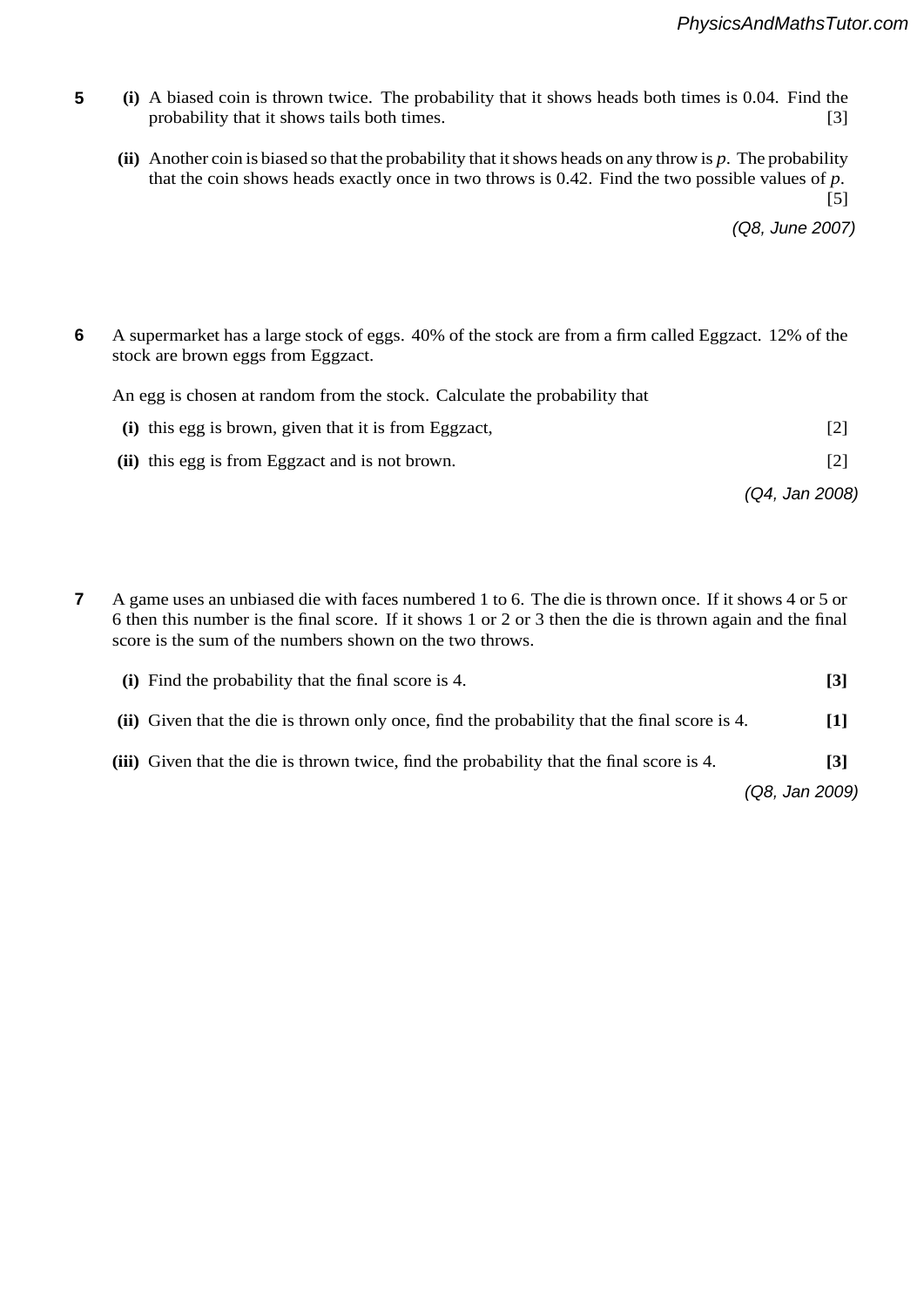- **8** A game at a charity event uses a bag containing 19 white counters and 1 red counter. To play the game once a player takes counters at random from the bag, one at a time, without replacement. If the red counter is taken, the player wins a prize and the game ends. If not, the game ends when 3 white counters have been taken. Niko plays the game once. **8**
- **(i) (a)** Copy and complete the tree diagram showing the probabilities for Niko. **[4] 6 (a)** A student calculated the values of the product moment correlation coefficient, *r*, and Spearman's

#### **First counter s**, for two sets of bivariate data,  $\frac{1}{2}$  and  $\frac{1}{2}$  and  $\frac{1}{2}$  and  $\frac{1}{2}$  and  $\frac{1}{2}$  and  $\frac{1}{2}$  and  $\frac{1}{2}$  and  $\frac{1}{2}$  and  $\frac{1}{2}$  and  $\frac{1}{2}$  and  $\frac{1}{2}$  and  $\frac{1}{2}$  and  $\frac{1}{2}$  and  $\frac$



## **(b)** Find the probability that Niko will win a prize. **[3]** (ii) The number of counters that Niko takes is denoted by  $X$ . (a) Find  $P(X = 3)$ . [2]  $\mathcal{D}$

- **(b)** Find E(*X*). **[4]**  $T_{\text{eff}}$
- **9** The table shows the numbers of male and female members of a vintage car club who own either a Jaguar or a Bentley. No member owns both makes of car. **9**

|         | Male | Female |
|---------|------|--------|
| Jaguar  |      |        |
| Bentley |      |        |

One member is chosen at random from these 60 members.

(i) Given that this member is male, find the probability that he owns a Jaguar. [2]

Now two members are chosen at random from the 60 members. They are chosen one at a time, © OCR 2009 4732 Jun09 without replacement.

**(ii)** Given that the first one of these members is female, find the probability that both own Jaguars.

**[4]** *(Q7, Jan 2010)*

*(Q8, June 2009)*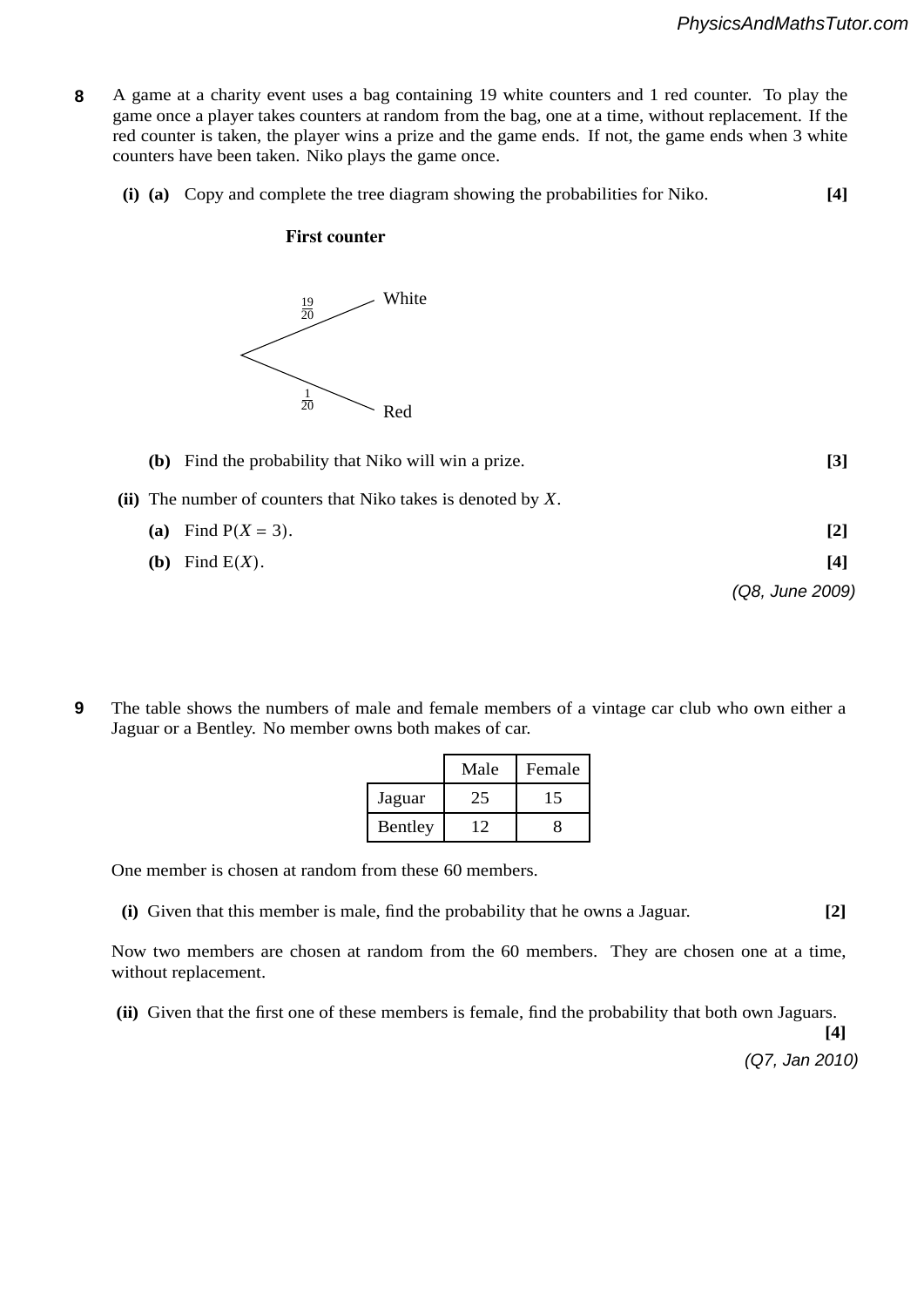- **4** Jenny and Omar are each allowed two attempts at a high jump. **10**
	- **(i)** The probability that Jenny will succeed on her first attempt is 0.6. If she fails on her first attempt, the probability that she will succeed on her second attempt is 0.7. Calculate the probability that Jenny will succeed. **[3]**
	- **(ii)** The probability that Omar will succeed on his first attempt is *p*. If he fails on his first attempt, the probability that he will succeed on his second attempt is also *p*. The probability that he succeeds is 0.51. Find *p*. **[4]**

*(Q4, Jan 2011)*

#### physicsandmathstutor.com

- any assumption(s) necessary for the distribution to be a valid model. **[4]** she takes 2 more discs. If not, she takes 1 more disc. Each disc is taken at random and no discs are **5** A bag contains 4 blue discs and 6 red discs. Chloe takes a disc from the bag. If this disc is red, replaced. **11**
	- $\mathbf{r}$   $\mathbf{r}$ **(i)** Complete the probability tree diagram in your Answer Book, showing all the probabilities. **[2]**



*(Q5, June 2011)*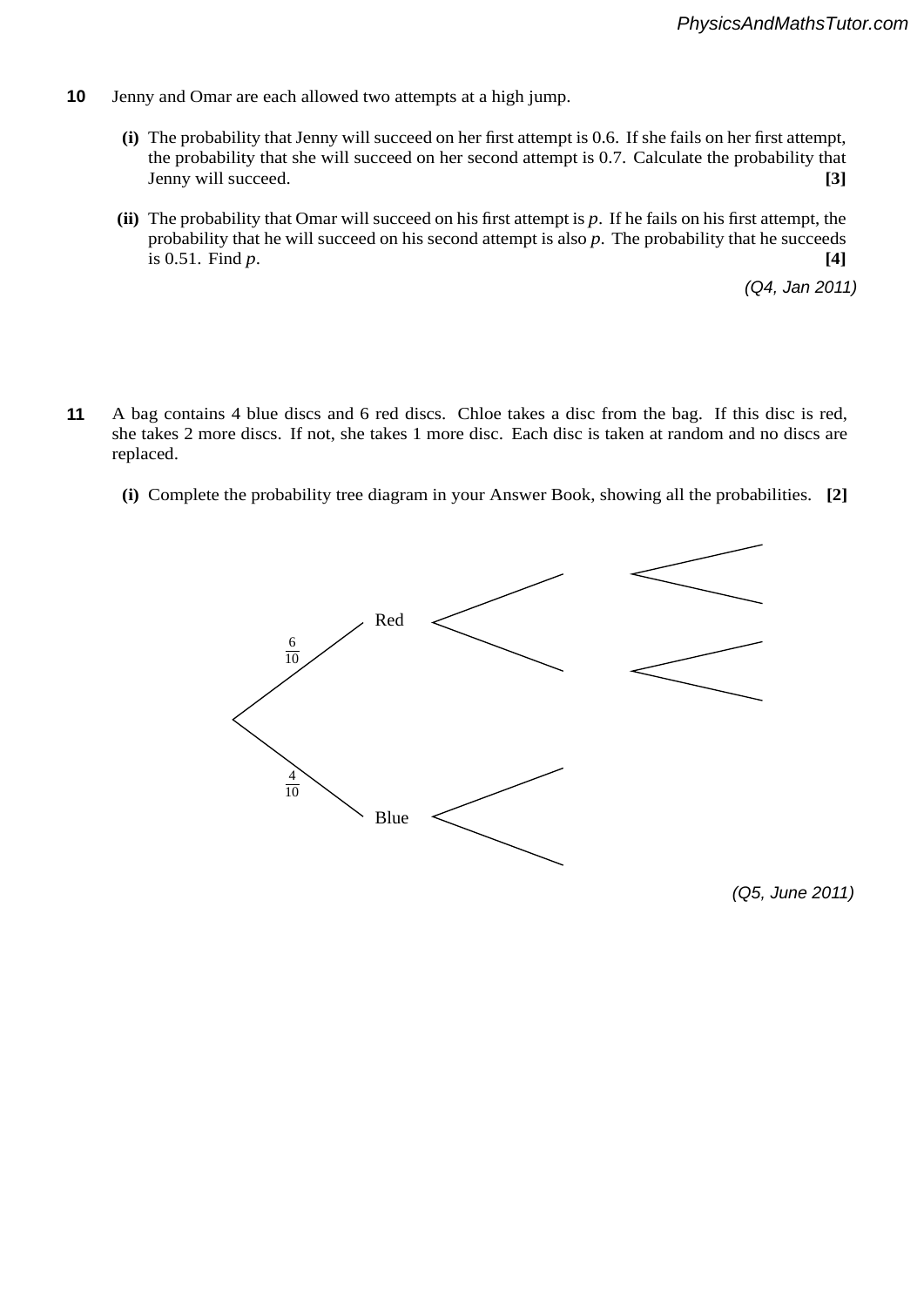**8** Ann, Bill, Chris and Dipak play a game with a fair cubical die. Starting with Ann they take turns, in alphabetical order, to throw the die. This process is repeated as many times as necessary until a player throws a 6. When this happens, the game stops and this player is the winner. **12**

Find the probability that

 **(ii)** Calculate the value of *r*

| (i) Chris wins on his first throw,            |                   |
|-----------------------------------------------|-------------------|
| (ii) Dipak wins on his second throw,          | $\lceil 3 \rceil$ |
| (iii) Ann gets a third throw,                 | $[2]$             |
| (iv) Bill throws the die exactly three times. | [4]               |
|                                               | (Q8, June 2011)   |

### **disc Tony in that the first disc Tony takes is red, find the probability that the third disc Tony takes is also red.**

- 3 A bag contains 5 red discs and 1 black disc. Tina takes two discs from the bag at random without replacement. **13**
	- **(i)** The diagram shows part of a tree diagram to illustrate this situation. **(a)**

#### **First disc** S **Second disc**



 **Complete the tree diagram in your Answer Book showing all the probabilities.** [2]

 **(ii)** Find the probability that exactly one of the two discs is red. **[3]**

All the discs are replaced in the bag. Tony now takes three discs from the bag at random without replacement.

 **(iii)** Given that the first disc Tony takes is red, find the probability that the third disc Tony takes is also red. Judge *D* ranks 2413

**[2]** *(Q4, June 2012)* **[3]**

**4** A six-sided die is biased so that the probability of scoring 6 is 0.1 and the probabilities of scoring 1, 2, 3, 4, and 5 are all equal. In a game at a fête, contestants pay £3 to roll this die. If the score is 6 they receive £10 **[1]** back. If the score is 5 they receive £5 back. Otherwise they receive no money back. Find the organiser's expected profit for 100 rolls of the die. **14**

*(Q6, June 2012)*